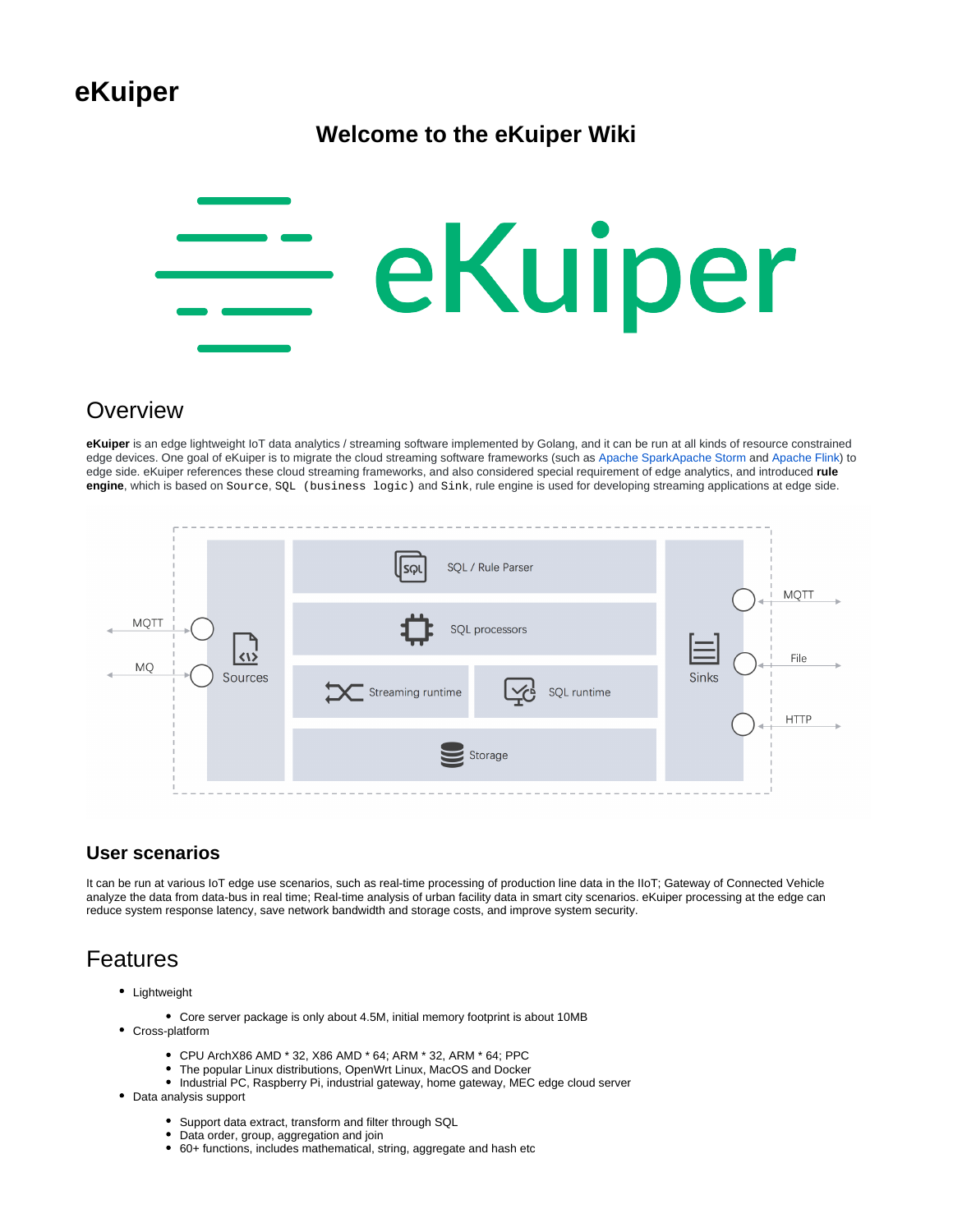- 4 time windows & count window
- Highly extensibile

Plugin system is provided, and it supports to extend at Source, SQL functions and Sink.

- Source: embedded support for MQTT, and provide extension points for sources
- Sink: embedded support for MQTT and HTTP, and provide extension points for sinks
- UDF functions: embedded support for 60+ functions, and provide extension points for SQL functions
- Management
	- [A web based management dashboard](https://hub.docker.com/r/emqx/kuiper-manager) for nodes, plugins, streams & rules management
	- Plugins, streams and rules management through CLI & REST API
	- **Easily be integrate with [KubeEdge,](https://github.com/kubeedge/kubeedge) [K3s](https://github.com/rancher/k3s) and [Baetyl](https://github.com/baetyl/baetyl), which bases Kubernetes**
- $\bullet$  Integration with EMQ X Edge

Seamless integration with EMQ X Neuron & EMQ X Edge, and provided an end to end solution from messaging to analytics.

## Quick Start

- [eKuiper 5 minutes quick start](https://wiki.lfedge.org/display/EKUIPER/eKuiper+5+minutes+quick+start)
- [EdgeX rule engine tutorial](https://wiki.lfedge.org/display/EKUIPER/Edgex+Rule+Engine+Tutorial)

# Performance Test Result

#### **MQTT throughput test**

- Using JMeter MQTT plugin to send simulation data to EMQ X Broker, such as: {"temperature": 10, "humidity" : 90}, the value of temperature and humidity are random integer between 0 - 100.
- eKuiper subscribe from EMQ X Broker, and analyze data with SQL: SELECT \* FROM demo WHERE temperature > 50
- The analysis result are wrote to local file by using [file sink plugin](https://github.com/lf-edge/ekuiper/blob/master/docs/en_US/plugins/sinks/file.md).

| <b>Devices</b>                              | Message # per second | CPU usage           | <b>Memory usage</b> |
|---------------------------------------------|----------------------|---------------------|---------------------|
| Raspberry Pi 3B+                            | 12k                  | sys+user: 70%   20M |                     |
| AWS t2.micro( 1 Core * 1 GB)<br>Ubuntu18.04 | 10k                  | sys+user: 25%   20M |                     |

## **EdgeX throughput test**

A [Go application](https://github.com/lf-edge/ekuiper/blob/master/fvt_scripts/edgex/benchmark/pub.go) is wrote to send data to ZeroMQ message bus, the data is as following.

```
{
   "Device": "demo", "Created": 000, …
   "readings": 
  \Gamma {"Name": "Temperature", value: "30", "Created":123 …},
      {"Name": "Humidity", value: "20", "Created":456 …}
   ]
}
```
- eKuiper subscribe from EdgeX ZeroMQ message bus, and analyze data with SQL: SELECT \* FROM demo WHERE temperature > 50. 90% of data will be filtered by the rule.
- The analysis result are sent to [nop sink,](https://github.com/lf-edge/ekuiper/blob/master/docs/en_US/rules/sinks/nop.md) all of the result data will be ignored.

|                                                      | Message # per second | CPU usage           | Memory usage |
|------------------------------------------------------|----------------------|---------------------|--------------|
| AWS t2.micro( 1 Core * 1 GB)   11.4 k<br>Ubuntu18.04 |                      | sys+user: 75%   32M |              |

#### **Max number of rules support**

- 8000 rules with 800 message/second
	- Configurations
		- 2 core \* 4GB memory in AWS
		- Ubuntu
- Resource usage
	- Memory: 89% ~ 72% CPU: 25%
	- 400KB 500KB / rule
- Rule